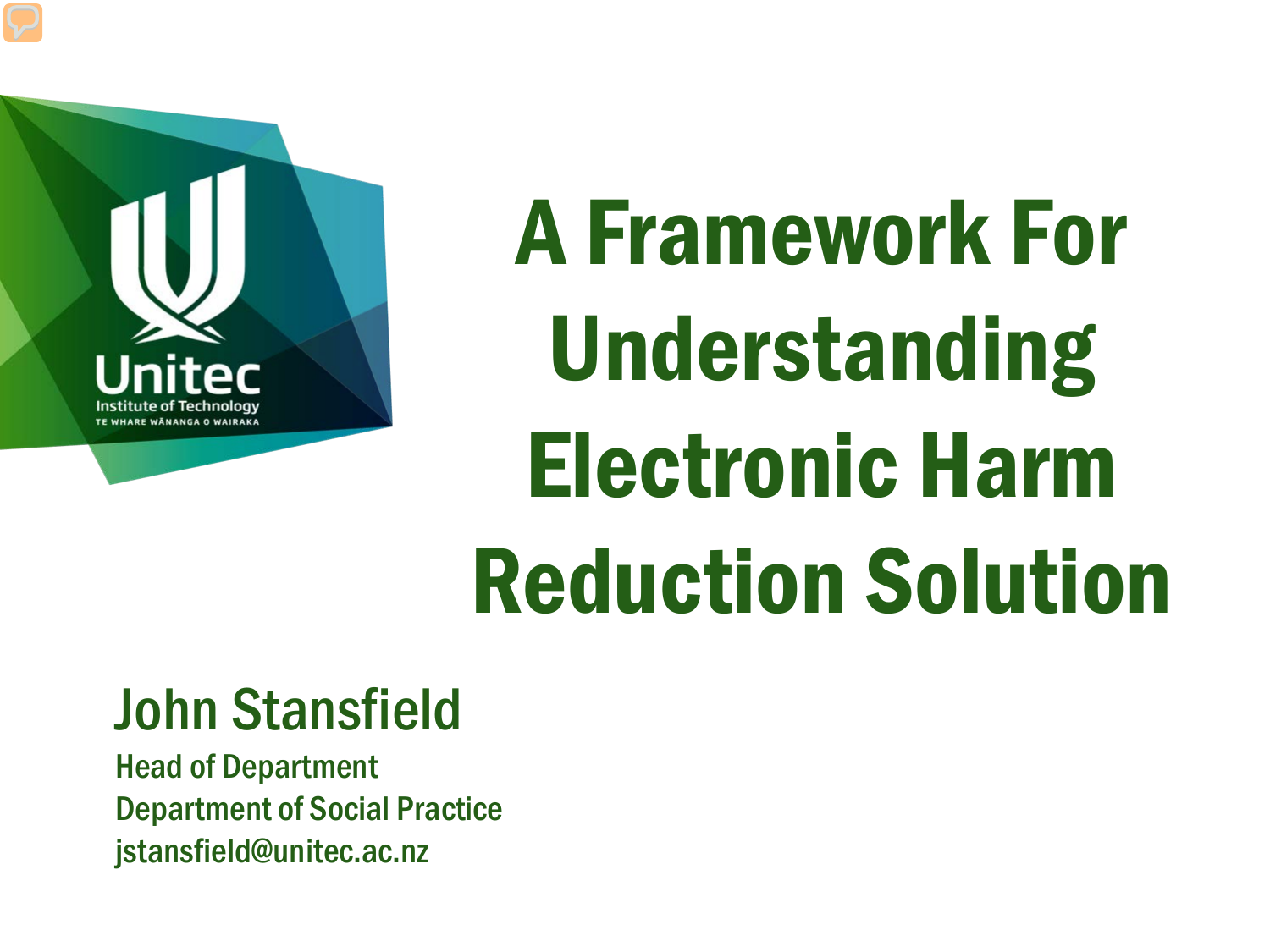## Methods of intervention include or have included a range of forms

- **Player messaging**
- Player identification device
- **Pre commitment system**
- **Pre commitment system**
- Player tracking
- Player account information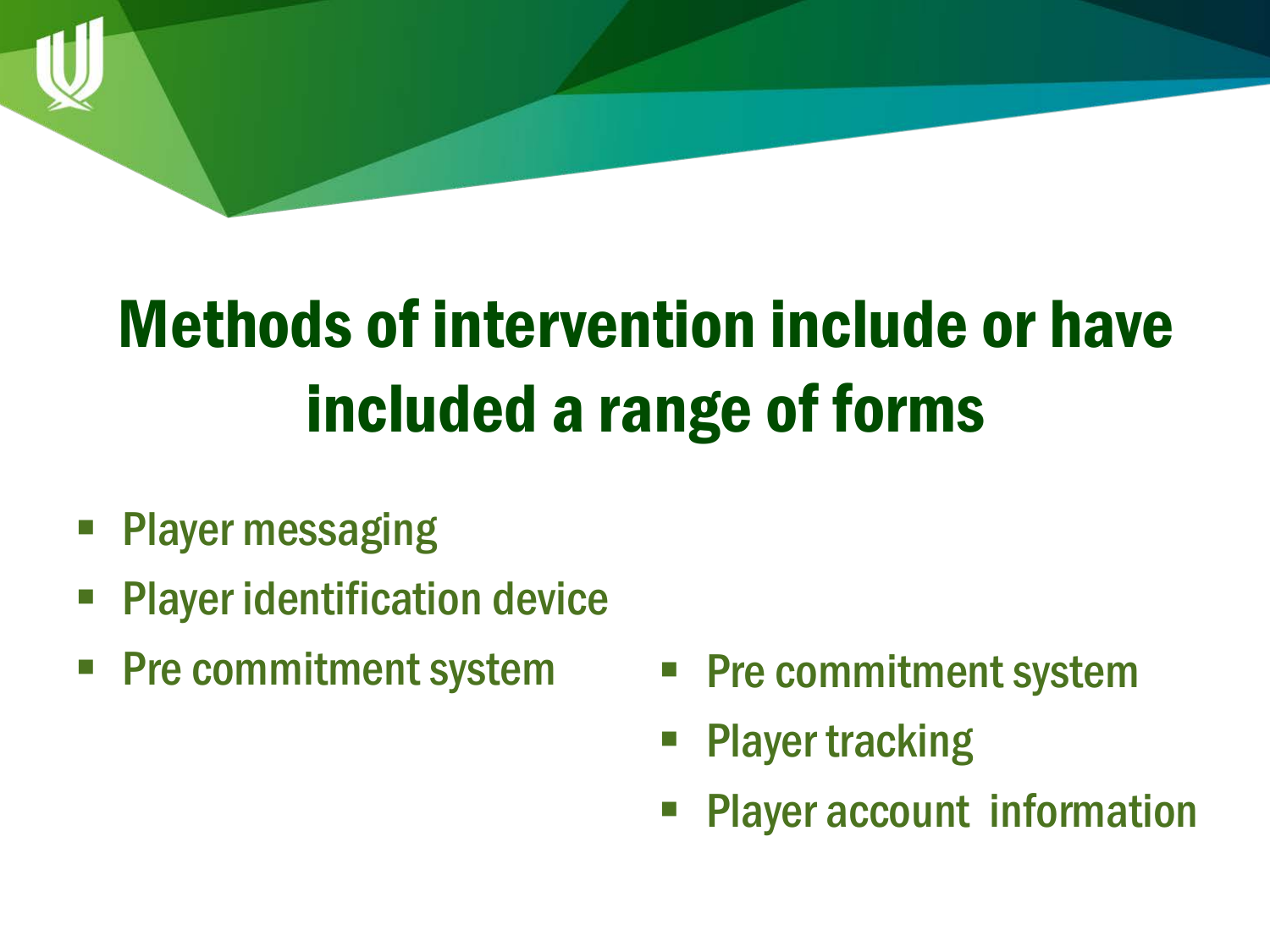## Features Are Elements In The Design And Function of Interventions

- Player initiated or system initiated
- Machine or group specific, venue specific or linked
- Pre harm or post harm
- Date access
- Who is the data accessible to
- Protected parties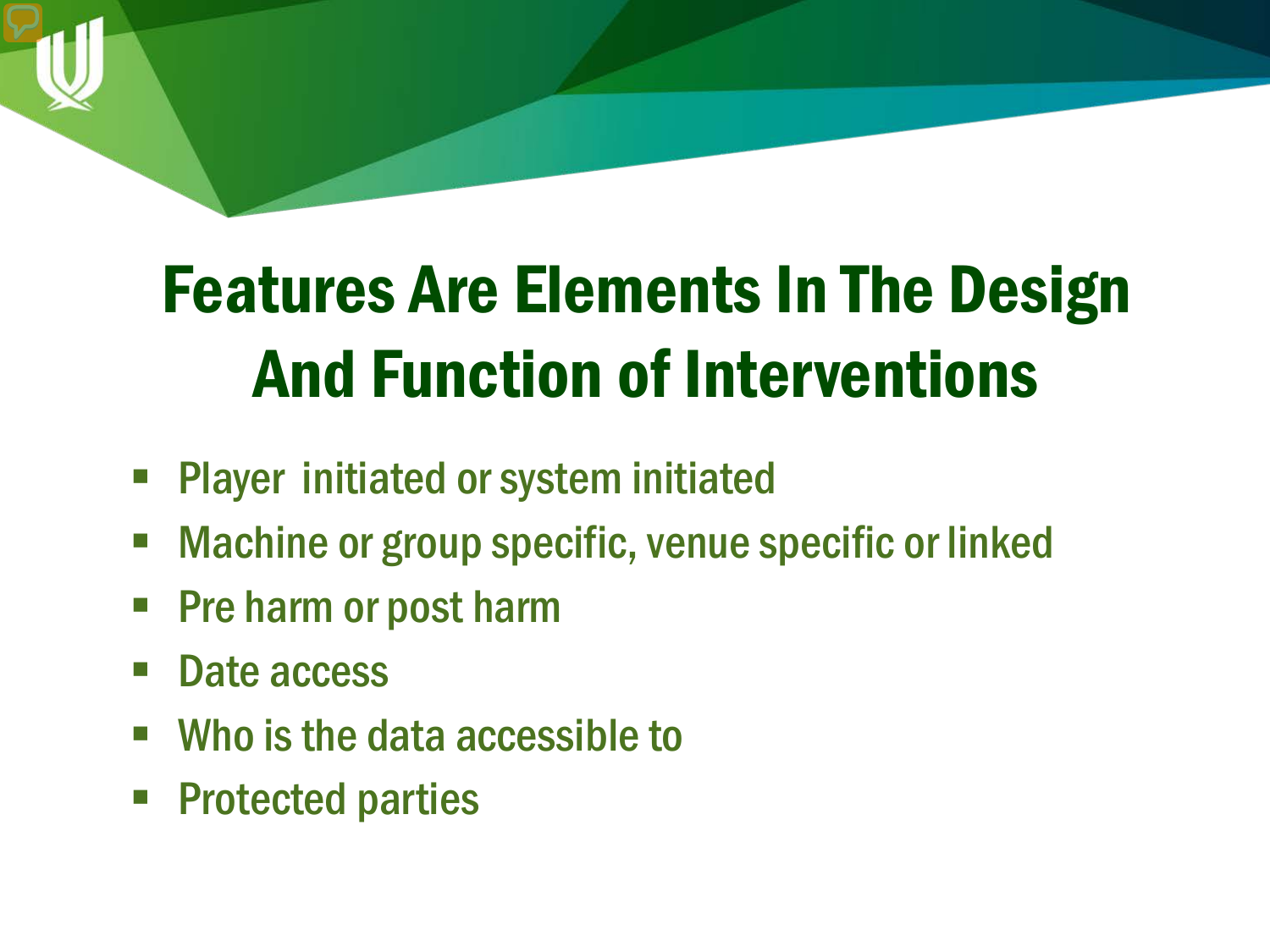

### Features continued …..

- When is the data available
- Player specific or generic information
- **Unique and personalised PID**
- Non personalised PID
- Host administered or regulator administered
- Addresses time spent playing
- **Addresses money spent playing**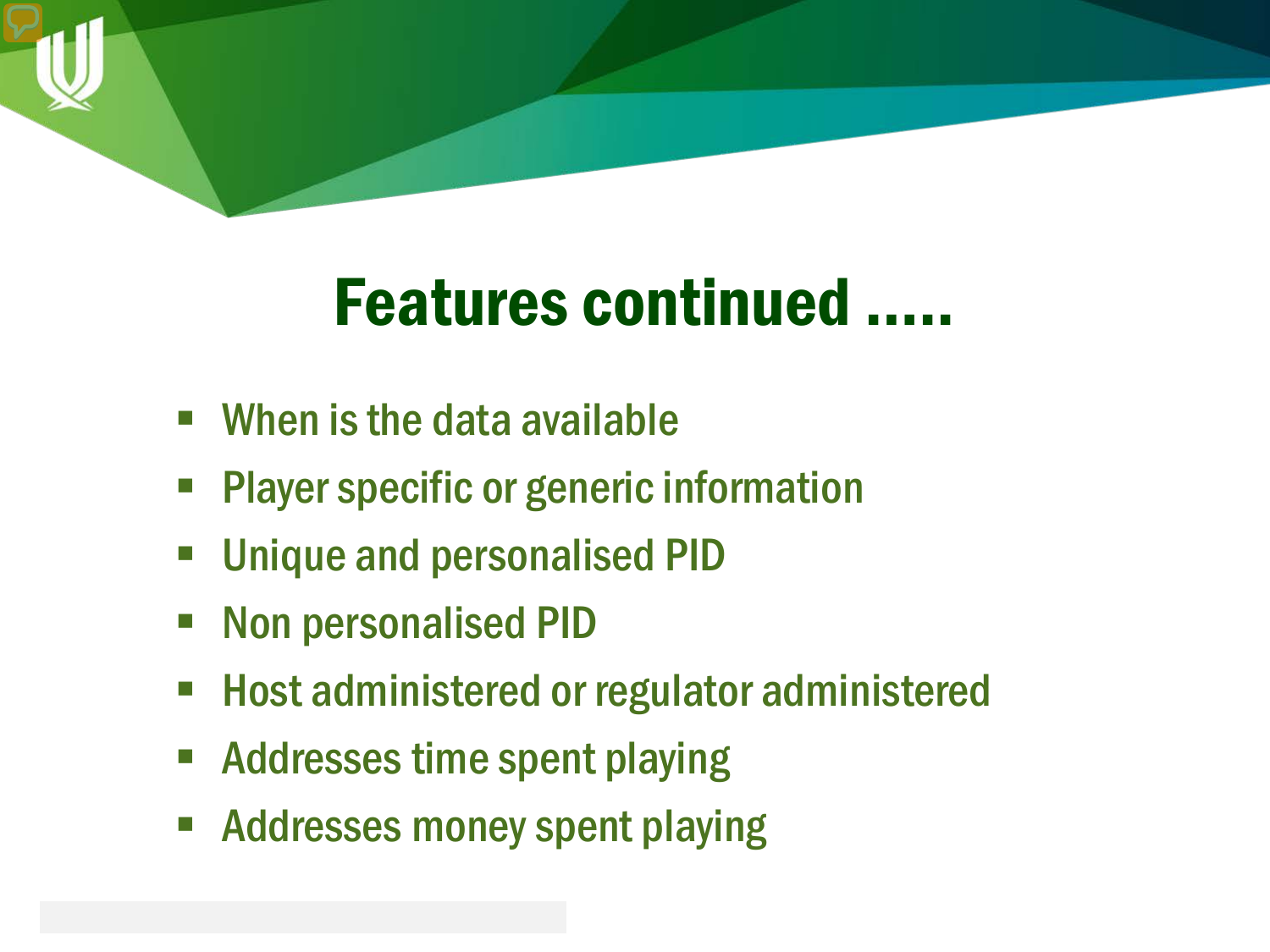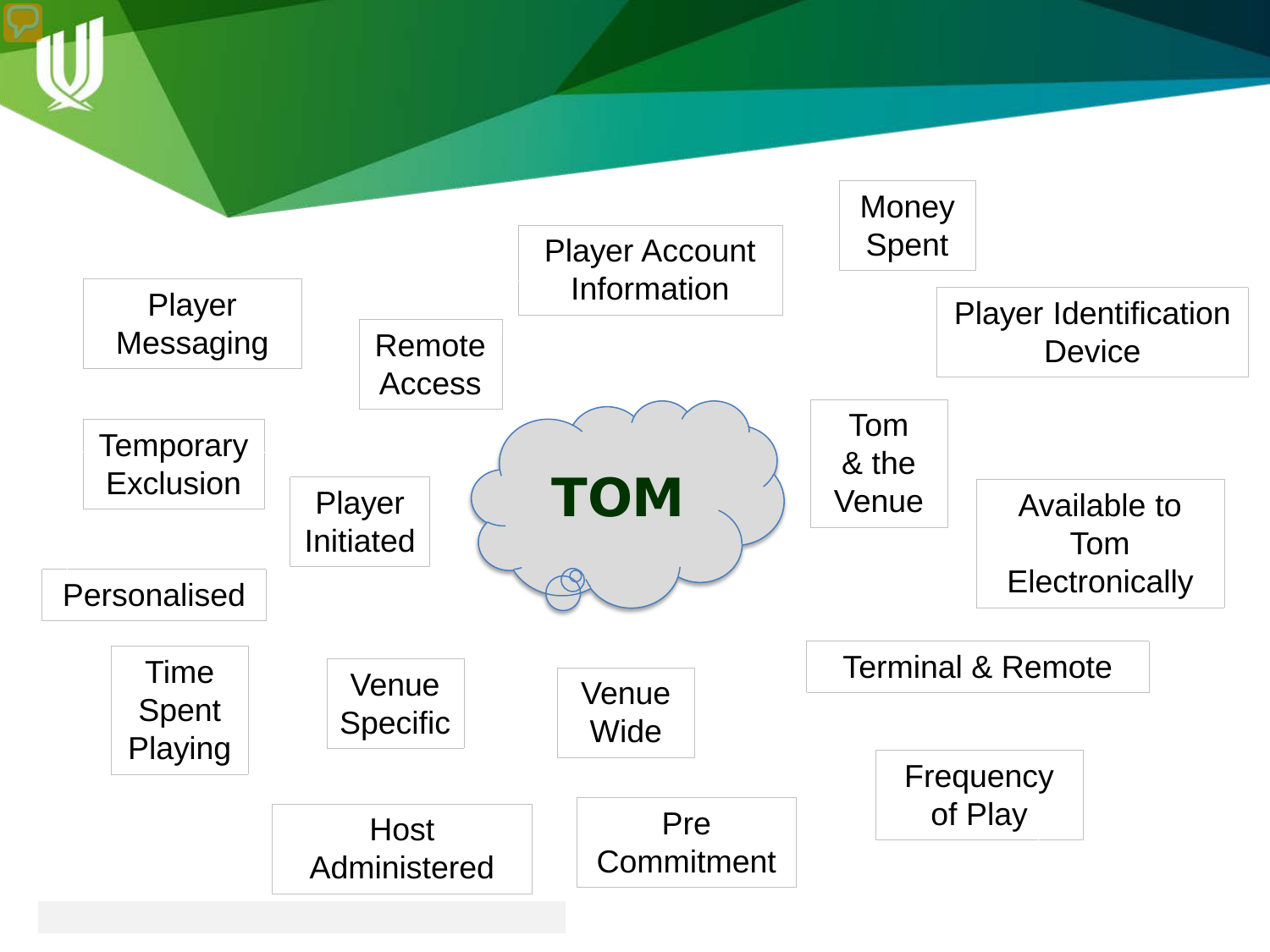

- Frequency Not more than twice per week
- Duration Not more than two hours
- Monthly losses not more than \$400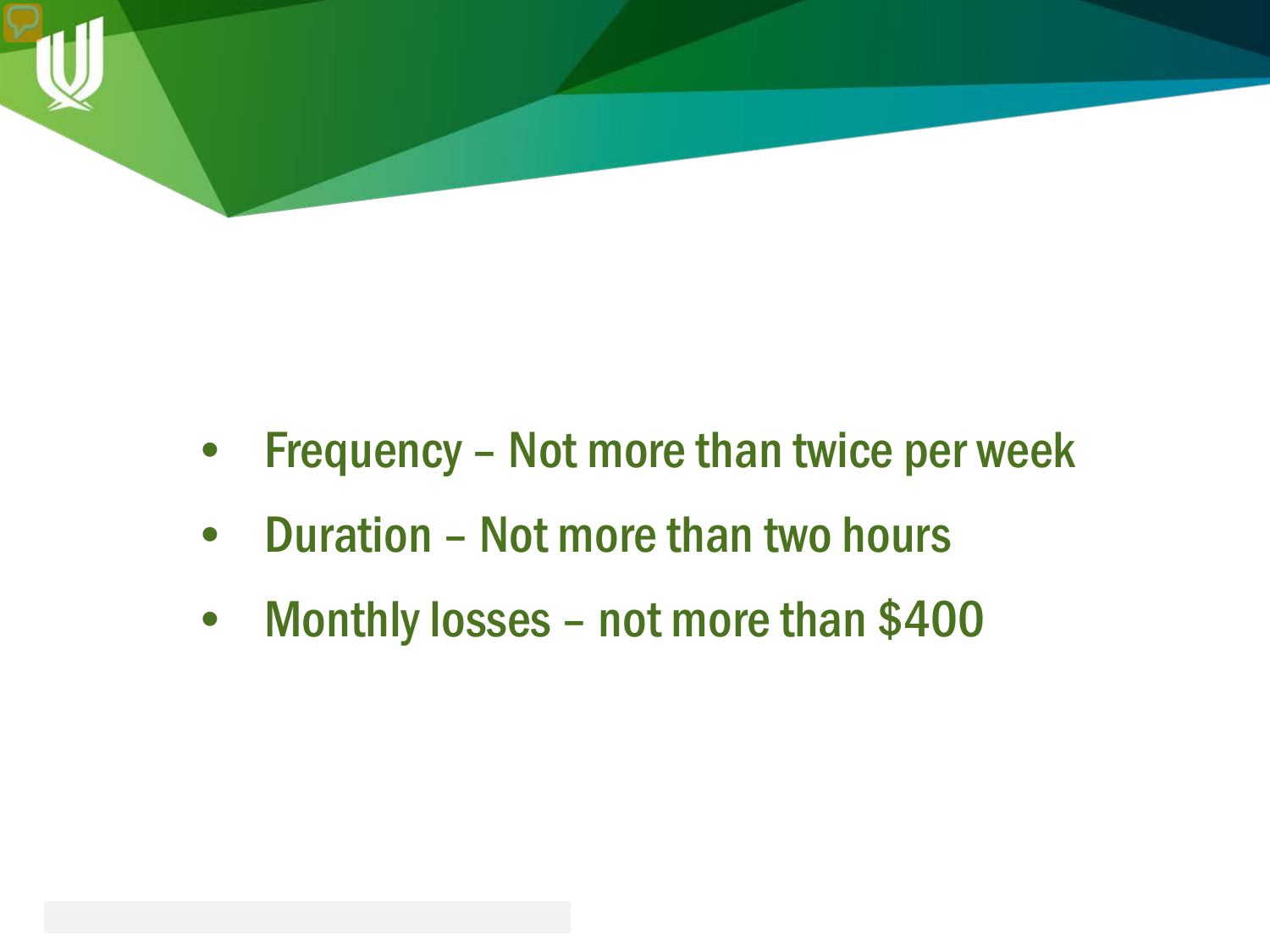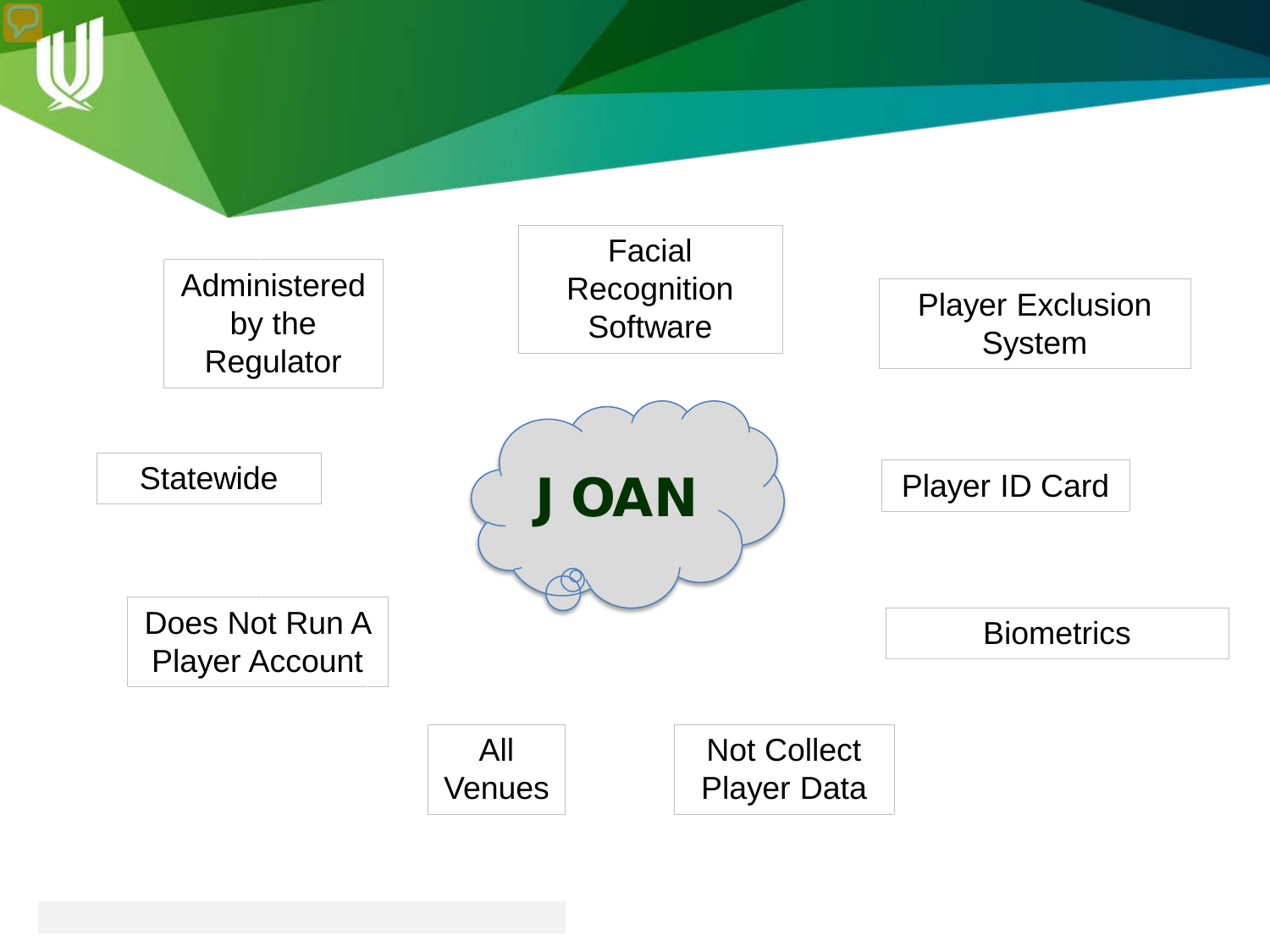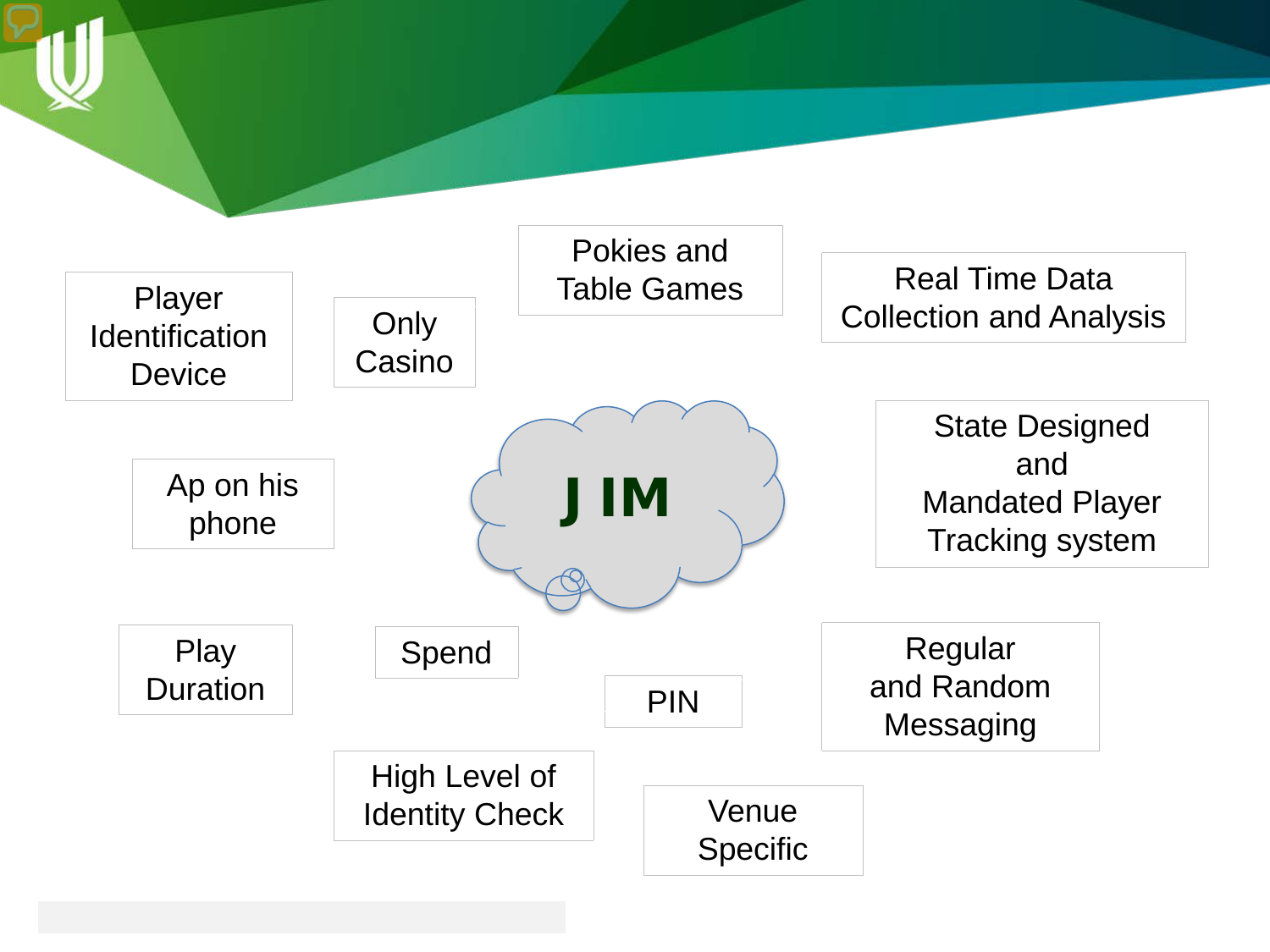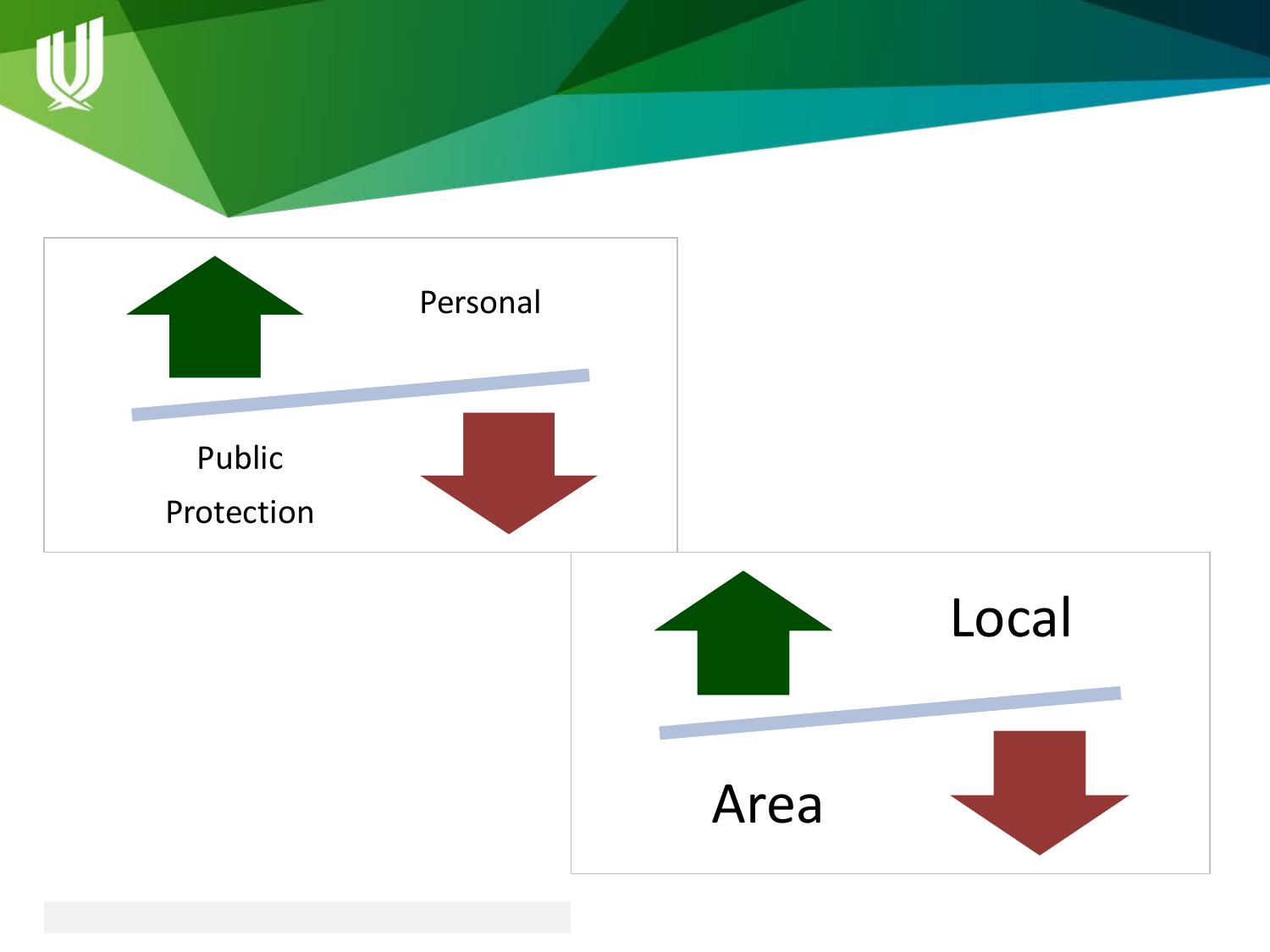

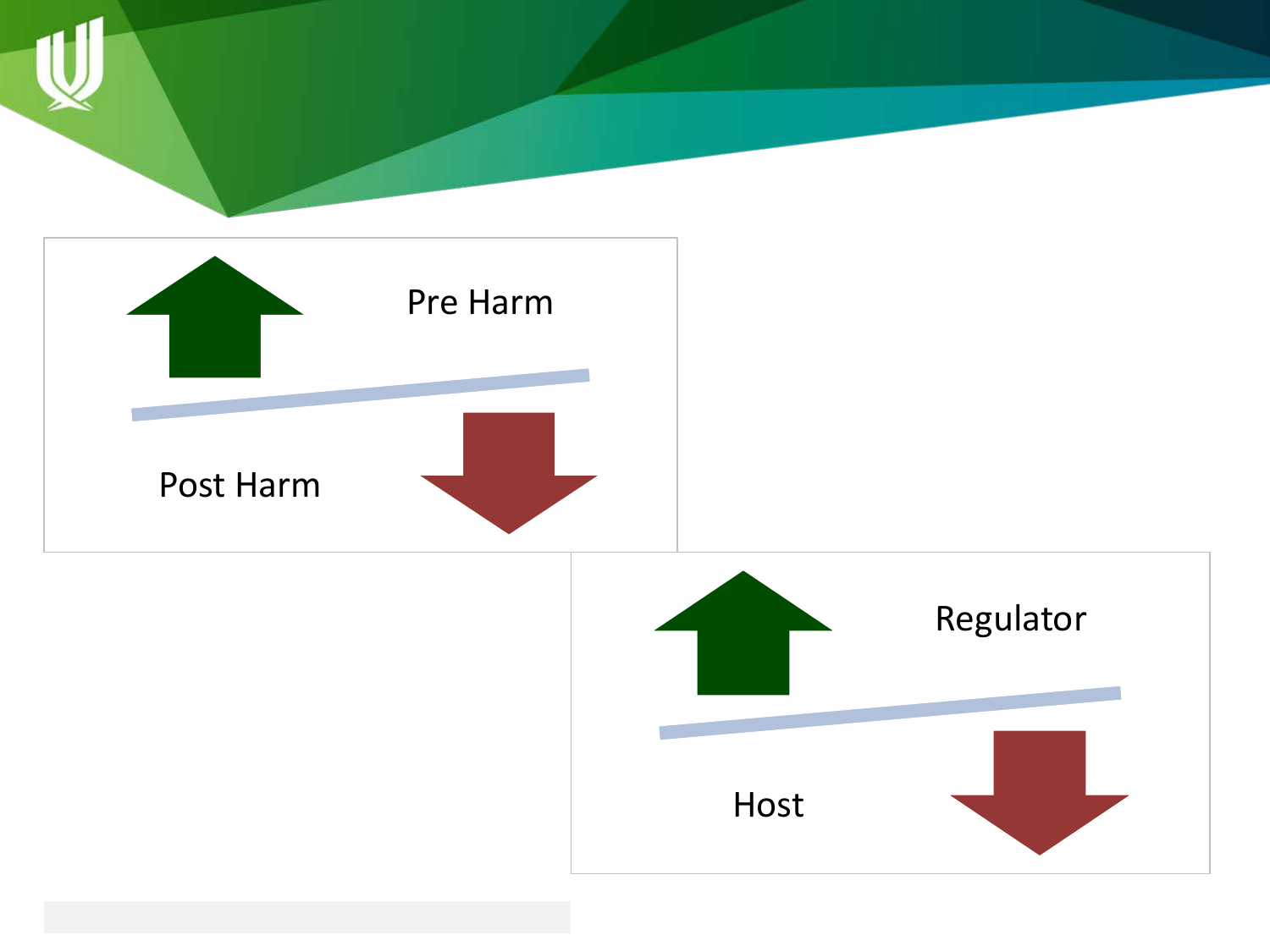